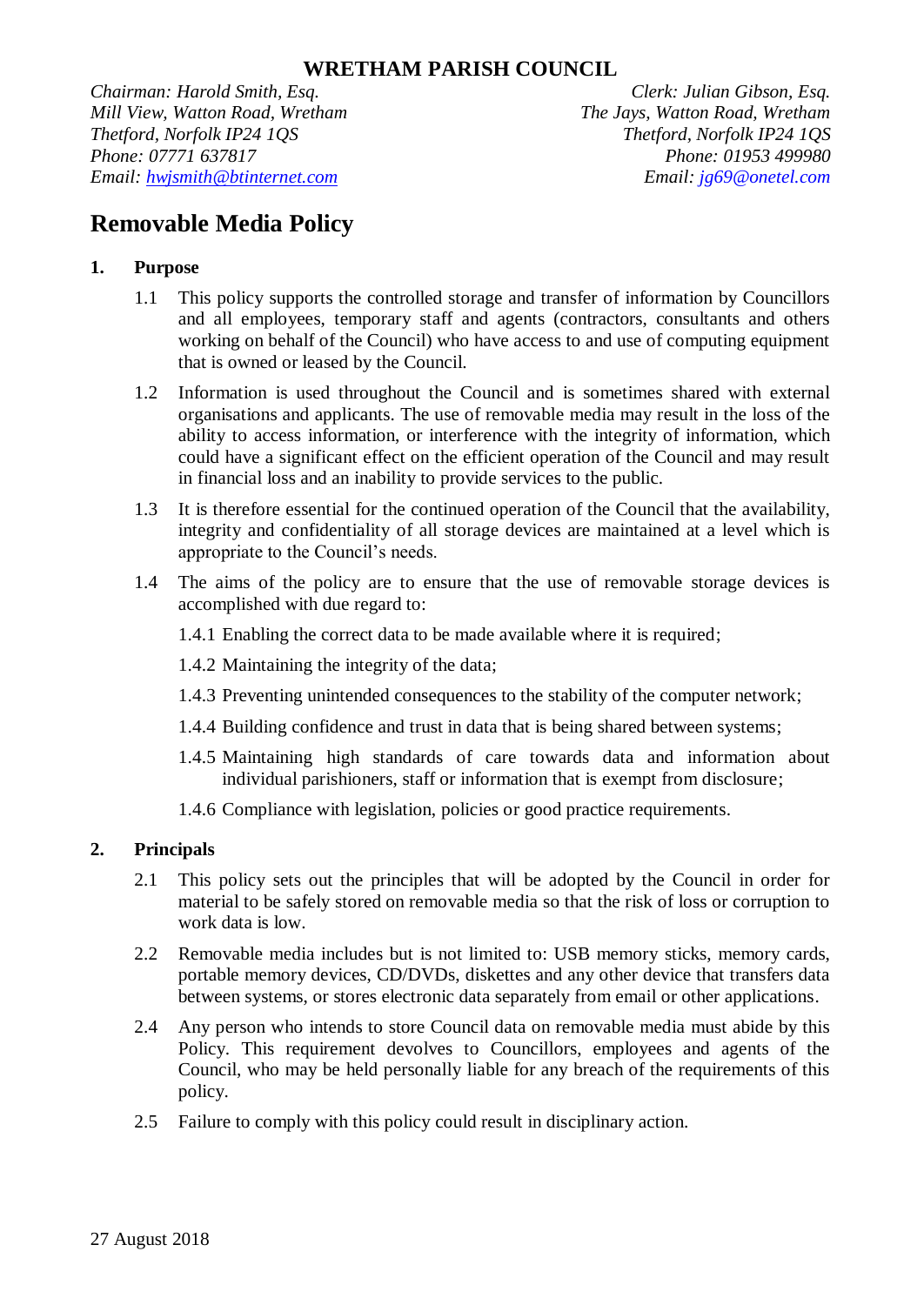## **3. Advice and Assistance**

- 3.1 The Clerk will ensure that everyone that is authorised to access the Council's information systems is aware of their obligations arising from this policy.
- 3.2 A competent person should be consulted over any hardware or system issues. Advice and guidance on using software packages should be also sought from a competent person.

## **4. Responsibilities**

- 4.1 The Clerk is responsible for enforcing this policy and for having arrangements in place to identify the location of all data used in connection with Council business.
- 4.2 Users of removable media must have adequate Records Management / Information Security training so that relevant policies are implemented.

## **5. Incident Management**

- 5.1 It is the duty of all employees and agents of the Council to not allow storage media to be compromised in any way whist in their care or under their control. There must be immediate reporting of any misuse or irresponsible actions that affect work data or information, any loss of material, or actual, or suspected breaches in information security to the Clerk.
- 5.2 It is the duty of all Councillors/Employees to report any actual or suspected breaches in information security to the Clerk.

## **6. Data Administration**

- 6.1 Removable media should not be the only place where data created or obtained for work purposes is held, as data that is only held in one place and in one format is at much higher risk of being unavailable through loss, destruction or malfunction of equipment, than data which is routinely backed up.
- 6.2 Where removable media is used to transfer material between systems then copies of the data should also remain on the source system or computer, until the data is successfully transferred to another computer or system.
- 6.3 Where there is a business requirement to distribute information to third parties, then removable media must only be used when the file cannot be sent or is too large to be sent by email or other secure electronic means.
- 6.4 Transferring material to removable media is a snapshot of the data at the time it was saved to the media. Adequate labelling must be undertaken so as to easily identify the version of the data, as well as its content.
- 6.5 Files must be deleted from removable media, or the removable media destroyed, when the operational use of the material has been completed. The Council's retention and disposition schedule must be implemented by Councillors, employees, contractors and agents for all removable media.

### **7. Security**

7.1 All storage media must be kept in an appropriately secure and safe environment that avoids physical risk, loss or electrical corruption of the business asset. Due to their small size there is a high risk of the removable media being mislaid lost or damaged, therefore special care is required to physically protect the device and the data. Anyone using removable media to transfer data must consider the most appropriate way to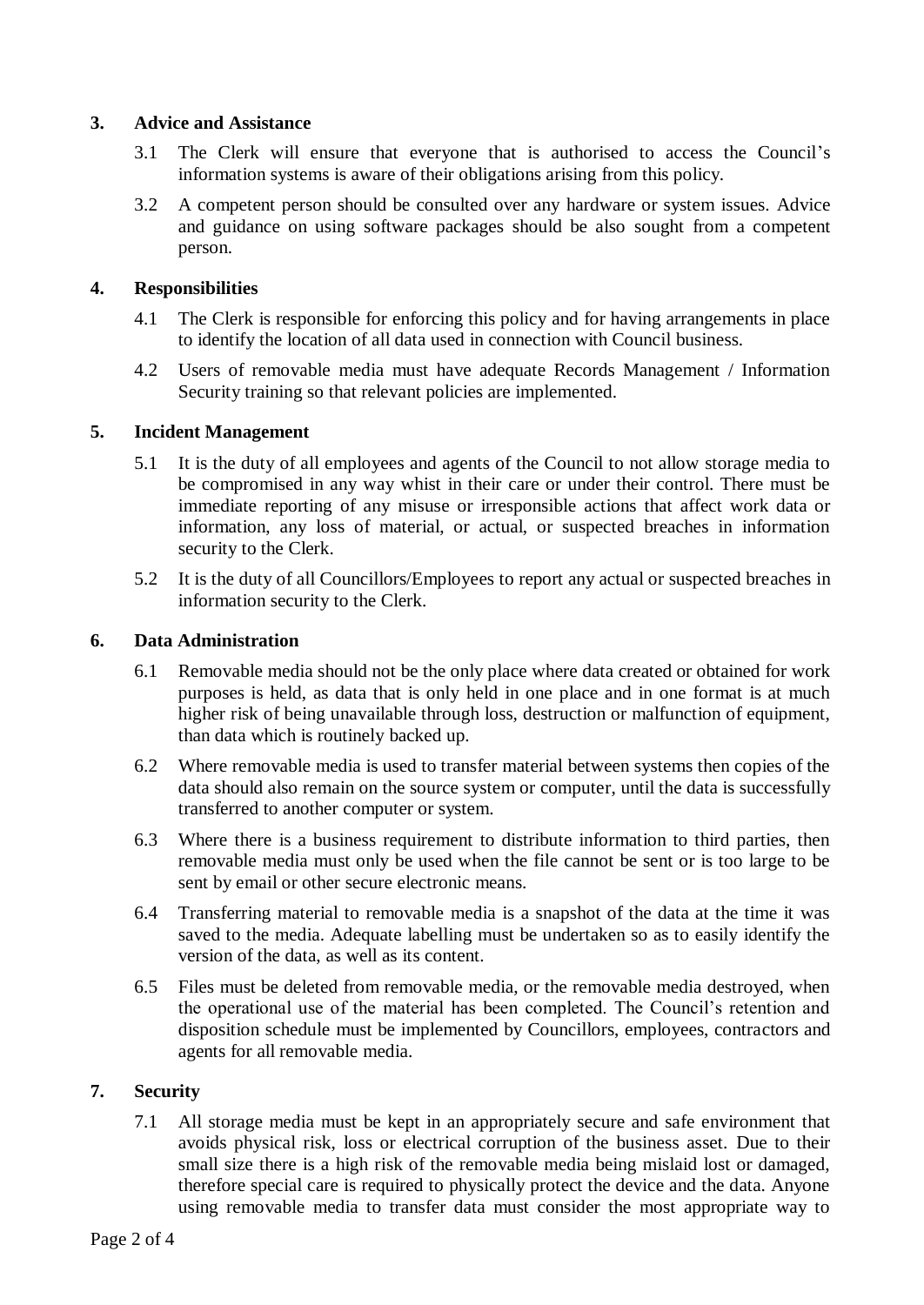transport the device and be able to demonstrate that they took reasonable care to avoid damage or loss.

- 7.2 Virus Infections must be prevented from damaging the Council's network and computers. Virus and malware checking software approved by the Council, must be operational on both the machine from which the data is taken and the machine on to which the data is to be loaded. The data must be scanned by the virus checking software, before the media is loaded on to the receiving machine.
- 7.3 Any memory stick used in connection with Council equipment or to store Council material should usually be Council owned. However work related data from external sources can be transferred to the Council network using memory sticks that are from trusted sources and have been checked using current anti-virus software.
- 7.4 The Council will not provide support or administrator access for any non-council memory stick.

### **8. Use of removable media**

- 8.1 Care must be taken over what data or information is transferred onto removable media. Only the data that is authorised and necessary to be transferred should be saved on to the device.
- 8.3 Council material belongs to the Council and any equipment on which it is held should be under the control of the Council and not available to be used for other purposes that may compromise the data.
- 8.4 All data transferred to removable media should be in accordance with an agreed process established by the Council so that material can be traced.
- 8.5 The person arranging the transfer of data must be authorised to make use of, or process that particular data.
- 8.6 Whilst in transit or storage the data must be given appropriate security according to the type of data and its sensitivity.
- 8.7 Encryption must be applied to the data file unless there is no risk to the Council, other organisations or individuals from the data being lost whilst in transit or storage. If encryption is not available then password control must be applied if removable media must be used for the business purpose.

#### **9. Faulty or Unneeded Storage Devices**

- 9.1 Damaged or faulty media must not be used. The Clerk must be consulted over any damaged equipment, peripherals or media.
- 9.2 All unneeded or faulty storage devices must be dealt with securely to remove the data before reallocating or disposing of the device.

#### **10. Breach procedures**

- 10.1 Users who do not adhere to this policy will be dealt with through the Council's disciplinary process.
- 10.2 Where external service providers, agents or contractors breach the policy, this should be addressed through contract arrangements.